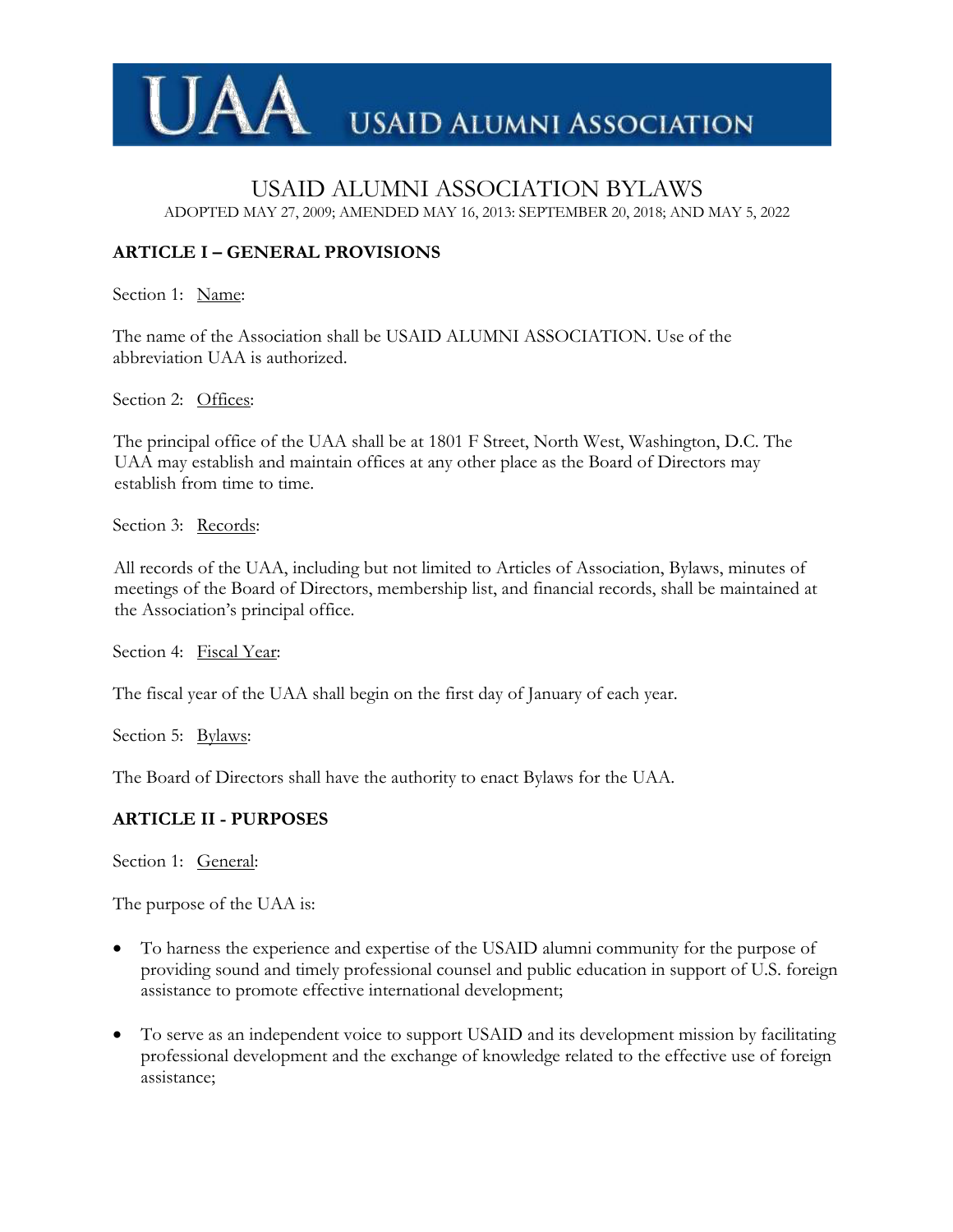- To foster a network of former USAID employees who wish to utilize their public service skills to promote international development, including in their current communities; and
- To provide opportunities for social interaction among the members

### Section 2: Nonprofit Character:

The UAA is organized exclusively for charitable, educational, research, scientific, and social purposes, including, for such purposes, the making of distributions to organizations or individuals. No Board member, officer, agent, or employee shall at any time receive or be entitled to receive any compensation or pecuniary profit from the operation of the Association or upon its liquidation or dissolution, except for reasonable compensation for services actually rendered to the UAA in effecting one or more of its purposes, or as a direct or indirect beneficiary of its said nonprofit purposes.

# **ARTICLE III – MEMBERSHIP**

Section 1: Member Eligibility:

Membership in the USAID Alumni Association (UAA) is open to all individuals who were formerly employed by the United States Agency for International Development or its predecessor agencies (e.g., International Cooperation Administration) for not less than eighteen months and who left the Agency in good standing. Former Presidential appointees, Civil Service employees, Foreign Service members (including Foreign Service Nationals), individuals who served under interagency service agreements (PASA, RASA), fellowship programs (e.g., Population Fellows), or personal services contracts are all encouraged to join the UAA.

Members of the Association are those individuals who meet the above eligibility criteria and who have made a financial contribution to the UAA for the current fiscal year equal to or exceeding the applicable amount suggested by the Board of Directors. A member who is re-employed by USAID may retain UAA membership so long as other conditions of membership are met, but may not serve as a member of the Board, as an Officer, or as a member of the Executive Committee of the Association during the period of re-employment by USAID.

#### Section 2: Rights of Members:

All members of the UAA have the right to vote in elections for membership on the Board of Directors or in other official matters to be decided by vote of the members. Members are entitled to hold office if duly elected or appointed, and to receive all notifications pertaining to the official business of the Association. The Association will not share its mailing lists of members with outside parties.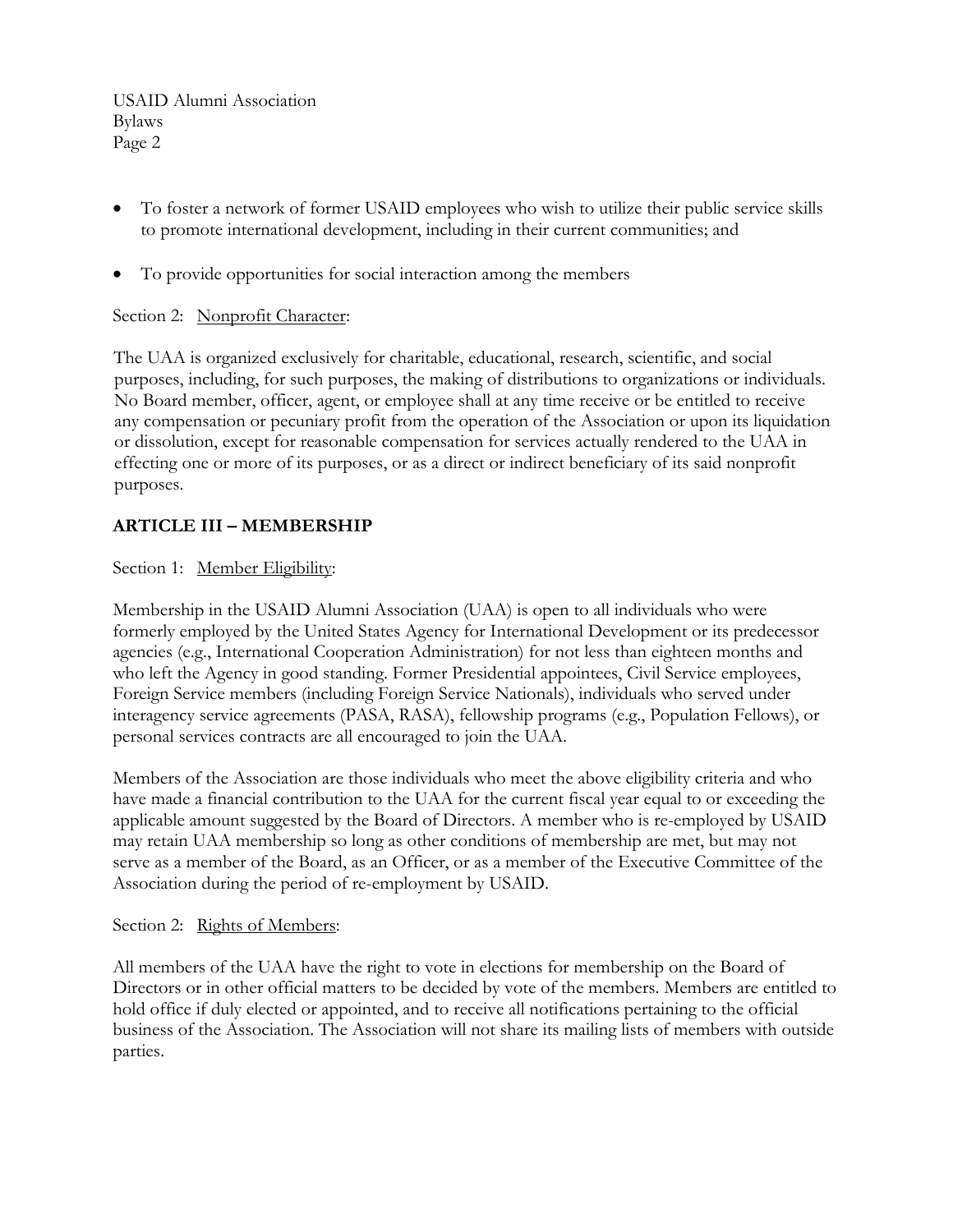#### Section 3: Contributions:

The Board shall specify the minimum suggested annual contribution required for membership in the Association from time to time. The Board may specify multiple contribution levels in order to take into account factors such as differences in the current locations of former employees

#### Section 4: Associate Member Eligibility:

Associate Membership is an eligibility category established to include individuals who do not meet the specific criteria for full UAA membership but who otherwise have provided service and support to USAID, remunerated or not, over a period of time which indicates commitment to the Agency's objectives. (e.g. widows, widowers, and former spouses or partners of USAID Alumni who were eligible for UAA membership.) Associate Members do not have voting privileges and are not eligible to serve on the UAA Board, but may directly participate on any of the established committees. The Board may extend eligibility for Associate Membership within the above definition. Associate member contribution levels will be at the lowest level of Membership contribution as established over time.

## **ARTICLE IV – GOVERNING BODY**

### Section 1: Number and Qualifications:

The affairs of the UAA shall be governed by a seven-member Board of Directors consisting of two Co-Chairs, the Secretary, the Treasurer, and three additional Directors. The Board will be assisted by the chairs/co-chairs of the Association's operating committees. Together, the Board and the operating committee chairs/co-chairs will constitute an executive committee for the purpose of facilitating internal communication and participatory deliberations. All Board officers, directors, and executive committee members must be members of the Association. The Board may also designate advisors to assist it in legal, financial, communications, information technology, and other management and technical areas.

#### Section 2: Governing Powers and Duties:

The Board shall have all the powers and duties necessary or appropriate for the administration of affairs of the UAA and may do all such acts and things as are not by law or by the Articles of Association directed to be done by members.

The duties of the Board shall include:

- (a) Carrying out any necessary business of the Association between general membership meetings, which will be held annually.
- (b) Selecting the chairs/co-chairs of the committees of the Association. The Board will monitor the activities of all committees and provide periodic reports on their activities to the membership of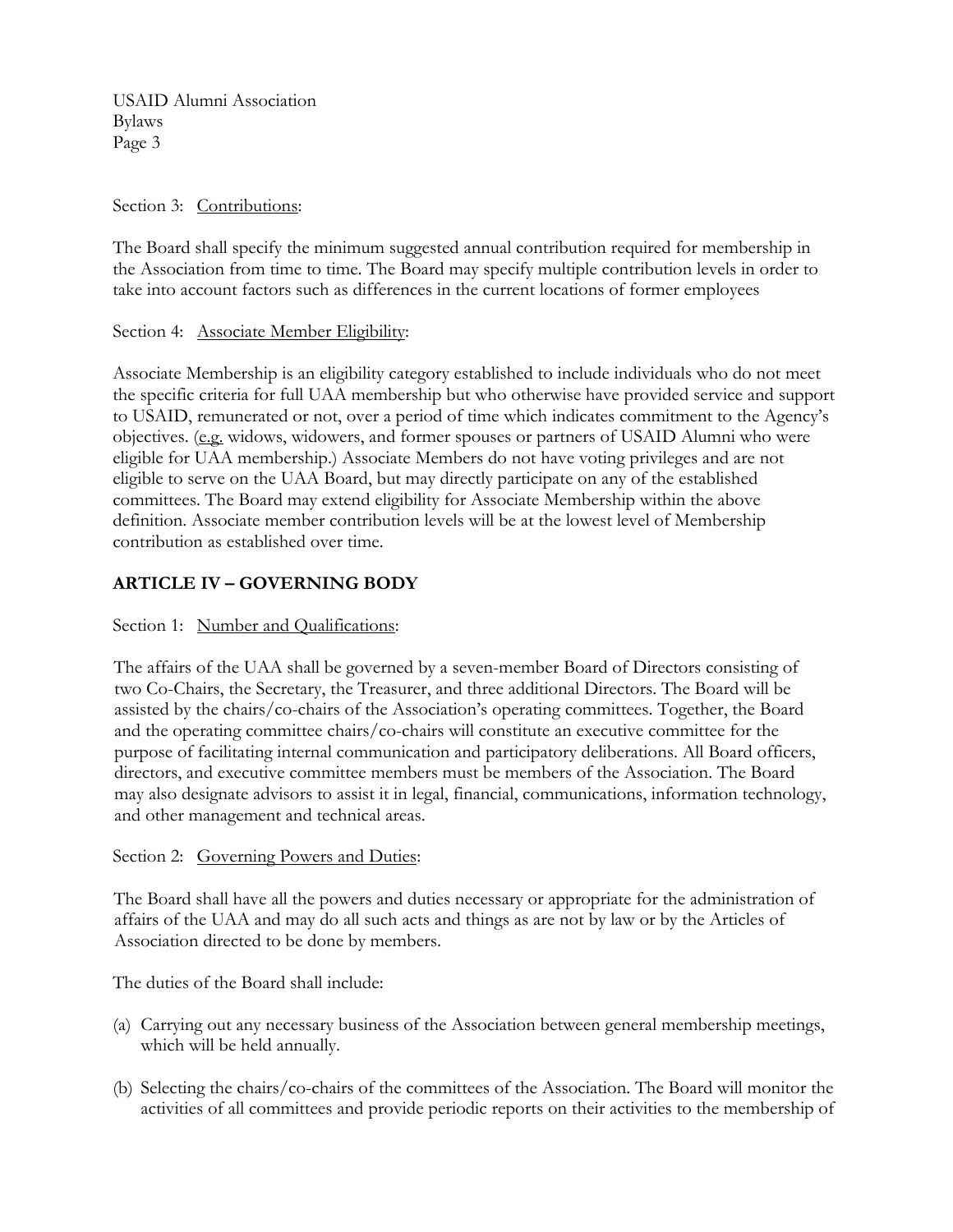> the Association. Each Board member will serve as a liaison to at least one of the UAA committees in order to assure that the interests of committees are represented on the Board and that the Board is informed of activities and issues relating to the committees

- (c) Authorizing any matter to be submitted to a vote of the general membership of the UAA, including election of officers. The Board will also receive and consider petitions from the membership for matters to be submitted to a vote of the general membership of the Association.
- (d) Authorizing, adopting, and publishing any rules or codes for the UAA not specifically at variance with these Bylaws or the Uniform Unincorporated Nonprofit Association Act of the District of Columbia.

Section 3: Term of Office:

- (a) Except as provided in subsection (b), each position on the Board will be filled by election to a two-year term and cannot be held consecutively for more than two terms.
- (b) Exceptions to subsection (a) are as follows:
	- (1) Of the five director terms scheduled to end in 2013 one will be filled for a oneyear term so that in future even-numbered years three directors will be elected and in future odd-numbered years four directors will be elected, thus achieving greater continuity in Board membership from year to year.
	- (2) If any position on the Board becomes vacant between annual elections, the Board will appoint a member of the Association to serve on the Board until the next election.
	- (3) If necessary to preserve continuity in Board membership, the Board may provide for the election of a Director to be for a one-year term following the interim filling of a vacancy by appointment.

### Section 4: Nomination and Election of Directors:

An election of directors will take place each year. No later than six months following each annual election the Board shall appoint a Nominating Committee of three Board members, whose duty will be to solicit suggestions for nominees for Board positions scheduled to be filled at the next annual election. The Board will assure that Association members are informed in a timely manner of the opportunity to provide suggestions for nominees to the Nominating Committee.

Once the slate of nominees is finalized, the Board will disseminate to all Association members:

(a) the names and biographic information concerning the nominees, and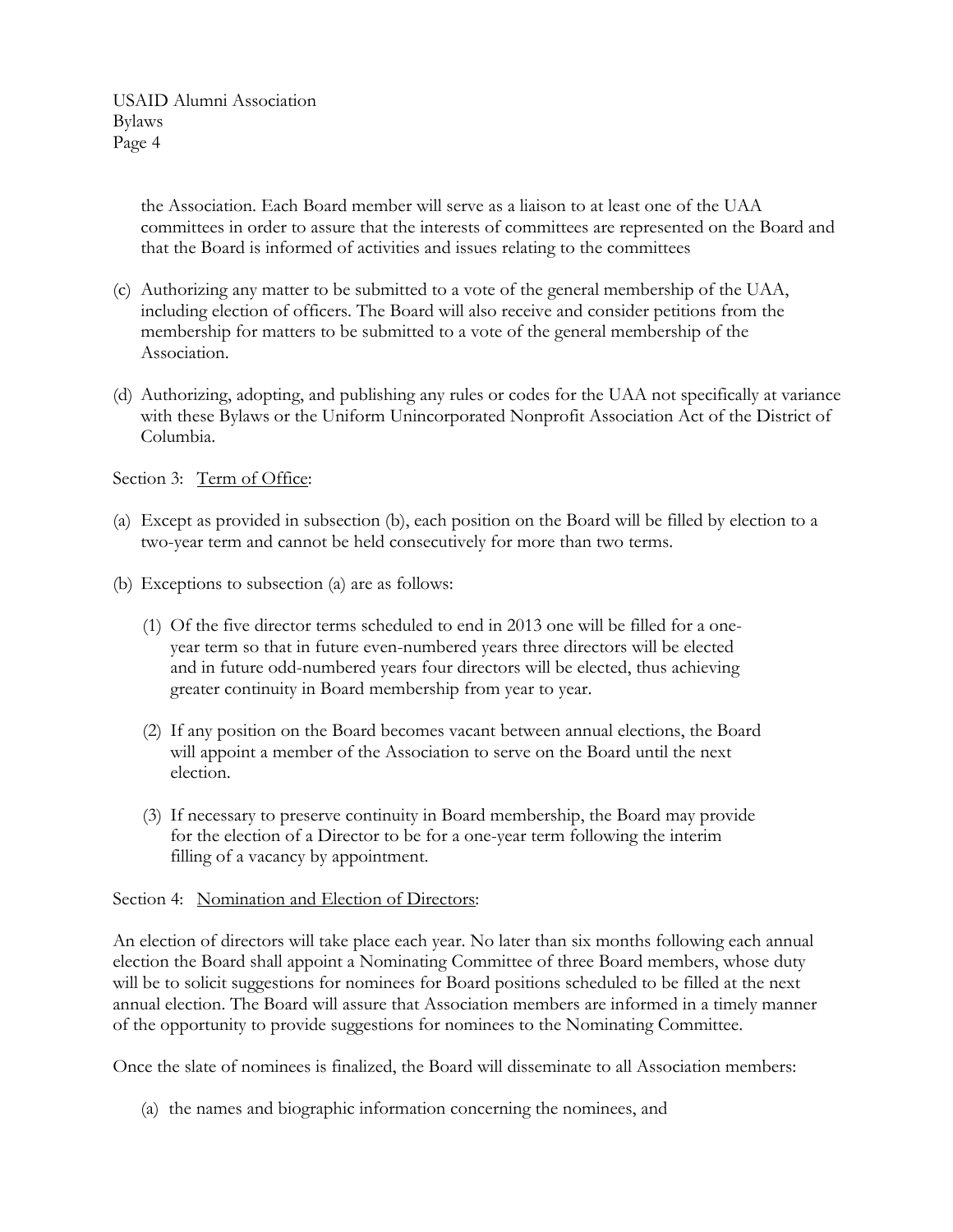> (b) election procedures, including opportunities for electronic voting prior to the annual general meeting.

Election results will be announced at the annual general meeting of the Association and the terms of office for newly elected Board members will begin on that date. The Board will promptly inform all Association members of the election results.

#### Section 5: Removal of Board Members:

At any Board meeting duly called, any one or more of the Board members may be removed by a two-thirds majority vote of members of the Board.

Section 6: Compensation:

Compensation shall not be paid to any Board member for service as a Board member. Board members may be reimbursed for actual expenses incurred on behalf of the UAA with the approval of the Board by majority vote.

Section 7: Meetings of the Membership:

Meetings of the membership of the UAA will be of two kinds: regular annual meetings and special meetings. Regular annual meetings will be called at a time and place to be determined by the Board. Special meetings may be called by a Co-Chair with the concurrence of the Board or at the request of not less than 10 percent of UAA members.

The Board will disseminate notice of any meeting of the membership to all members of the UAA not less than 14 days in advance of the scheduled date of the meeting. A quorum for any meeting of the membership shall consist of either ten percent of the total number of members or 50 members, whichever is less.

### Section 8: Board of Directors' Meetings:

- (a) Meetings of the Board shall be held at least quarterly, at a time and place to be fixed by a Co-Chair.
- (b) Special meetings of the Board may be called by a Co-Chair, or by not less than four other members of the Board. A Co-Chair or the Secretary will disseminate notice of any special meeting to each Board member not less than 48 hours before the meeting is scheduled to take place.
- (c) Matters of urgency may be decided without a meeting by a recorded vote of a majority of the Board.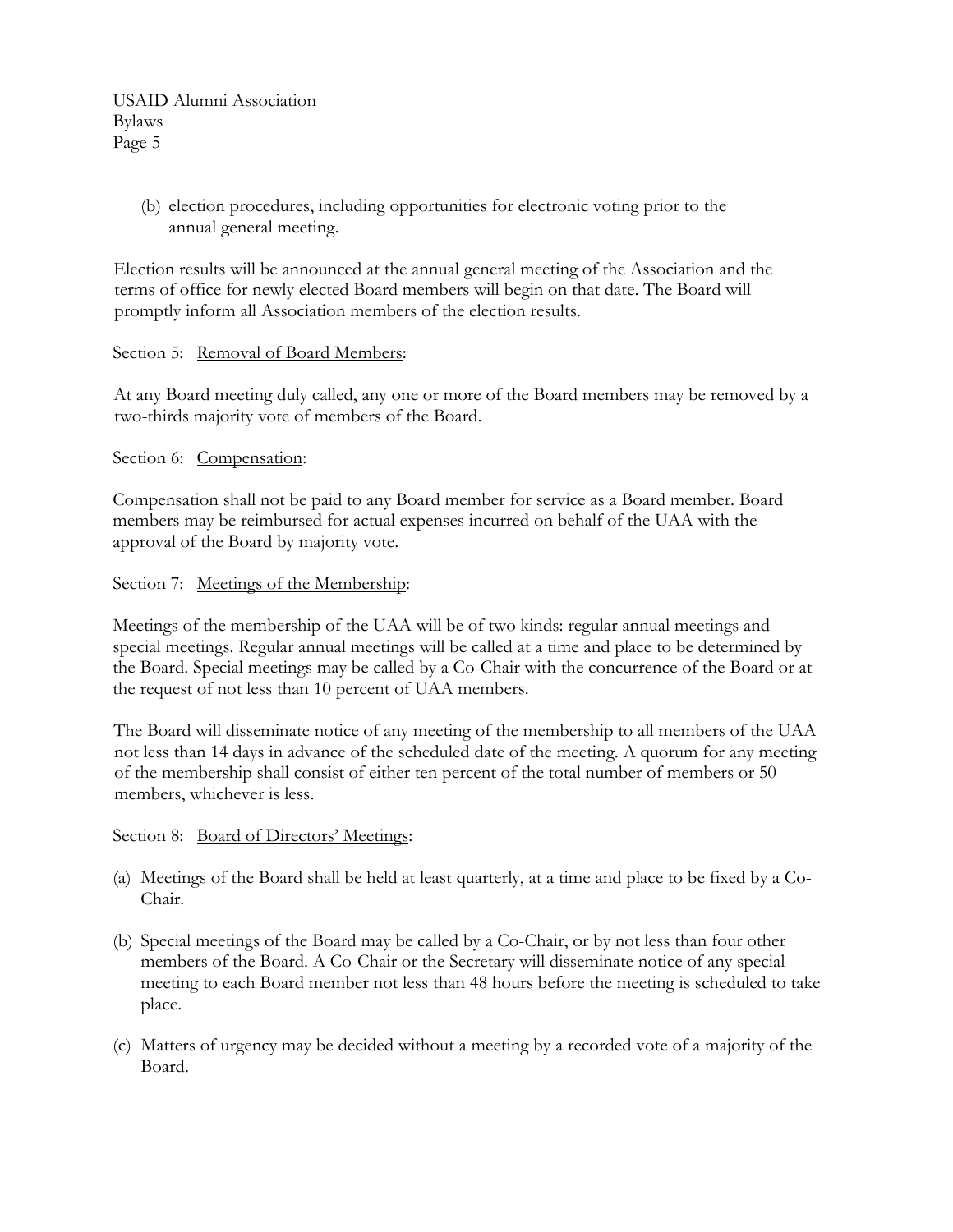(d) At all meetings of the Board, regular and special, a simple majority of all Board members shall constitute a quorum for conducting business. In all recorded votes, a majority of all Board members shall constitute a quorum for the vote.

## **ARTICLE V – OFFICERS**

Section 1. Officer Positions:

The officers of the UAA shall consist of two Co-Chairs, a Secretary, and a Treasurer. Officers shall be elected annually by a majority vote of the Board following each annual general meeting and election of Directors.

Section 2. Duties of Officers:

The duties of officers of the UAA shall include the following:

- (a) Each Co-Chair arranges and conducts meetings of the Board, Executive Committee, and the membership; acts a liaison between the UAA and the public; recruits individuals to serve in leadership positions of the UAA; assures that the Bylaws are upheld; and provides leadership direction to the Board.
- (b) The Secretary creates and maintains a record of all meetings of the Board, Executive Committee, and the membership; gives, or causes to be given, required notices of all meetings; and, in general, exercises all powers and duties incident to the Office of the Secretary and such powers and duties as may be entrusted from time to time by a Co-Chair.
- (c) The Treasurer manages all funds belonging to the Association; keeps and deposits the same; receives and disburses such funds; keeps required records, including records to document the continued eligibility of the UAA for continued status as a nonprofit charitable organization under section 501(c)(3) of the Internal Revenue Code.

# **ARTICLE VI – ACTIVITIES**

In furtherance of the purposes of the UAA, activities of the Association may include, but are not limited to, the following:

- (1) Sponsorship and participation in educational programs, speaking engagements, training and mentoring programs for USAID staff, and other programs that provide opportunities for sharing the experience and expertise of USAID alumni and enhancing the presence of the UAA in the development and foreign affairs community.
- (2) Research, analysis, and exchange of knowledge concerning current development issues and participation in studies, discussion groups, and publications relating to those issues.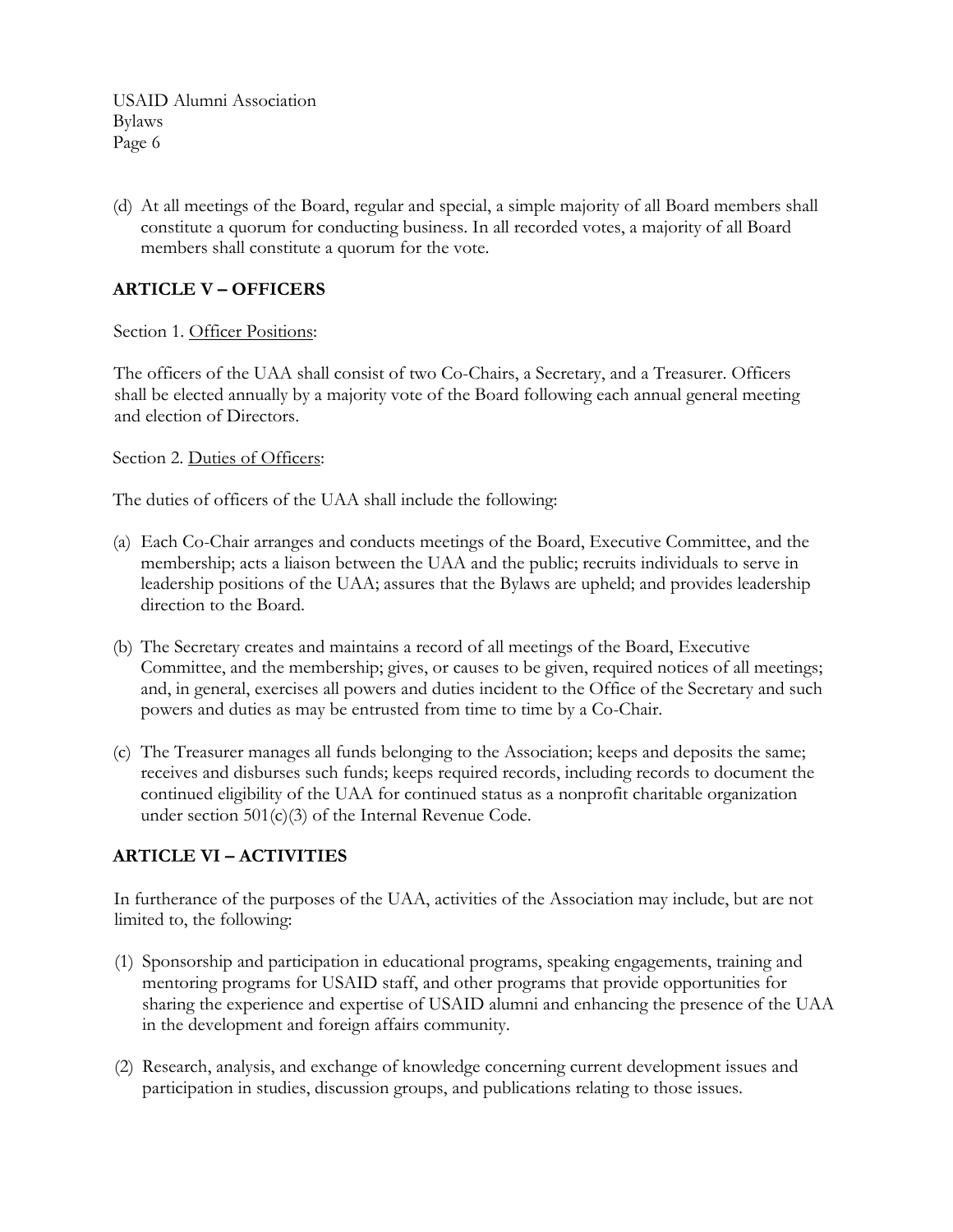(3) Social events for USAID alumni that provide opportunities for networking, encouraging membership and active participation in the UAA, and renewing and maintaining contact with former professional colleagues.

### **ARTICLE VII – FISCAL MANAGEMENT**

Section 1: Financial Records and Accounts:

Financial records and accounts of the Association shall be kept under the direction of the Treasurer.

Section 2: Execution of Financial Documents:

All notes, contracts, and other financial documents approved by the Board shall be executed on behalf of the UAA by a Co-Chair (or a Co-Chair's designee), and all checks shall be executed on behalf of the UAA by the Treasurer or a Board member designated by the Board.

Section 3: Use of Contributions:

Contributions received by the UAA will be used to pay the operating costs of the Association.

Section 4: Approval of Expenditures:

The Board will authorize all expenditures of the UAA.

Section 5: Disbursement of Assets at Dissolution:

No member, Director, or officer of the UAA, or any private person shall be entitled to share in the distribution of any of the UAA's assets upon dissolution of the Association or winding up of its affairs. Upon such dissolution or winding up of affairs, after making provision for the payment of all liabilities of the UAA, all the remaining assets of the UAA shall be distributed for substantially similar uses and purposes to any organization which would then qualify for exemption under the provisions of section  $501(c)(3)$  of the Internal Revenue Code or the Uniform Unincorporated Nonprofit Association Act of the District of Columbia.

# **ARTICLE VIII – COMMITTEES**

Section 1: Operating Committees:

The Board may establish operating committees for specific purposes. Membership on operating committees shall be voluntary and by self-selection. There is no maximum membership on an operating committee.

Operating committees in existence on May 16, 2013 were the following: